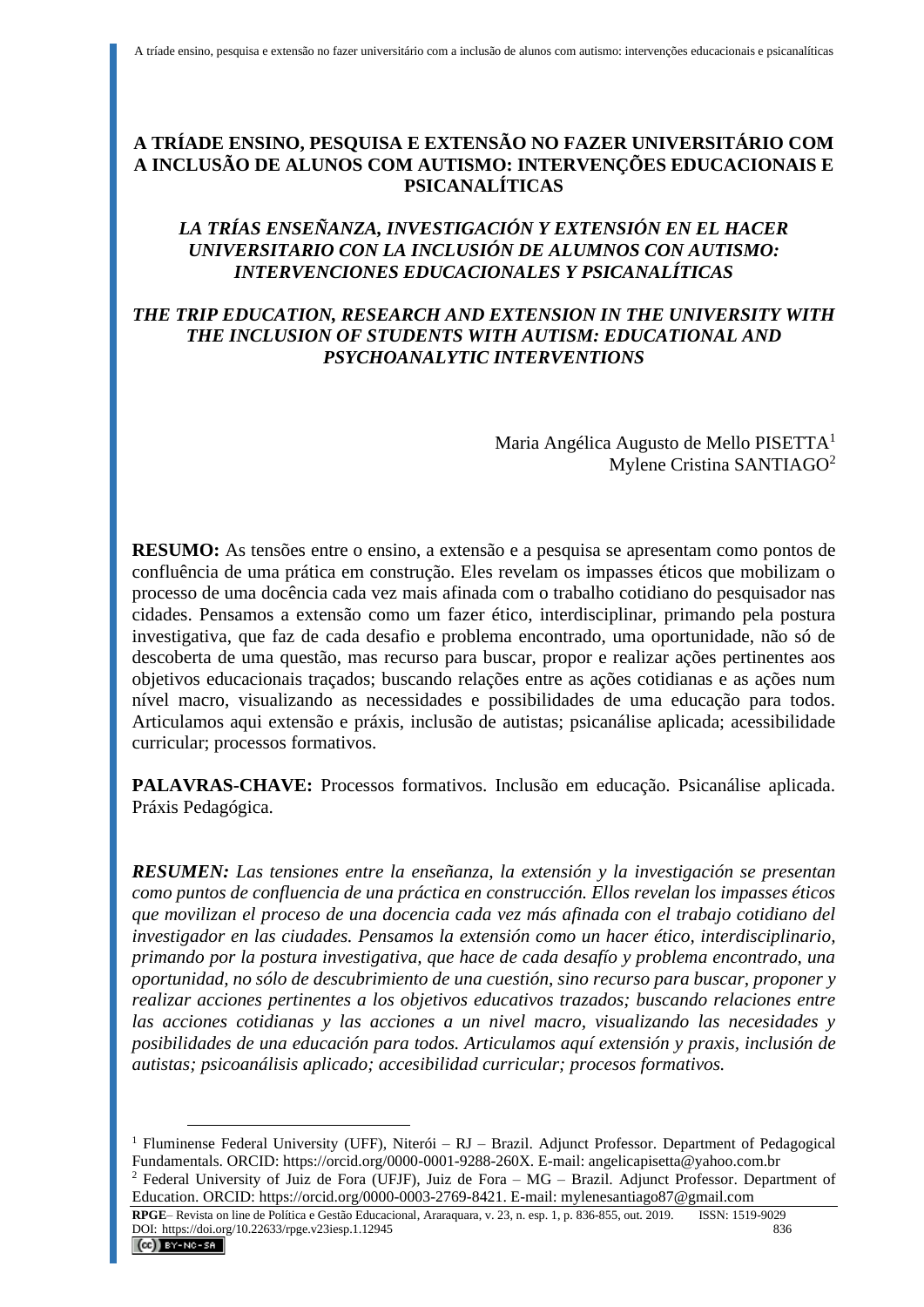*PALABRAS CLAVE: Procesos formativos. Inclusión en educación. Psicoanálisis aplicado. Prácticas pedagógicas.*

*ABSTRACT: The tensions between teaching, extension and research appear as points of convergence of a practice under construction. They reveal the ethical impasses that mobilize the process of a teaching increasingly attuned to the daily work of the researcher in the cities. We think of extension as an ethical, interdisciplinary doing, emphasizing the investigative stance, which makes of each challenge and problem encountered, an opportunity not only to discover a question, but a resource to seek, propose and carry out actions pertinent to the educational objectives drawn; seeking relationships between daily actions and actions at a macro level, visualizing the needs and possibilities of an education for all. Here we articulate extension and praxis, including autistic; applied psychoanalysis; curricular accessibility; training processes.*

*KEYWORDS: Formative processes. Inclusion in education. Psychoanalysis applied. Pedagogical Praxis.*

#### **Introduction**

Aware of the complexity in which the inclusion of autists as an object proposes, we will begin the following discussion by considering the constitutive interdependence of the spheres of teaching, research and extension as sources of the work and identity of the Brazilian university. In an effort to articulate these dimensions, we present two current extension projects by the authors, which take the inclusion of autists as a starting point for a work they now share, through the collaboration of the International Observatory for Inclusion, Interculturality and Pedagogical Innovation (OIIIIPE, Portuguese initials).

The extension project "Students with Autistic Spectrum Disorder (ASD) as triggers of formative processes and pedagogical innovation" seeks to identify barriers to the inclusion process and develop strategies to ensure quality education for all, especially autistic students. The theoretical and methodological foundation is based on the Index for Inclusion (BOOTH; AISNCOW, 2011), whose authors define the inclusion process as overcoming barriers to participation and learning and proposes three interdependent dimensions of inclusion: cultures, policies and practices. From these three dimensions we will collaboratively produce processes of pedagogical interventions at different stages and with different actors of the school community (teachers, parents and students).

Thus, the project includes actions aimed at the formation of study groups, collective planning, meeting with parents of students with ASD to elaborate learning plans, intervention activities with classes of students with ASD, among others. The proposal is developed in public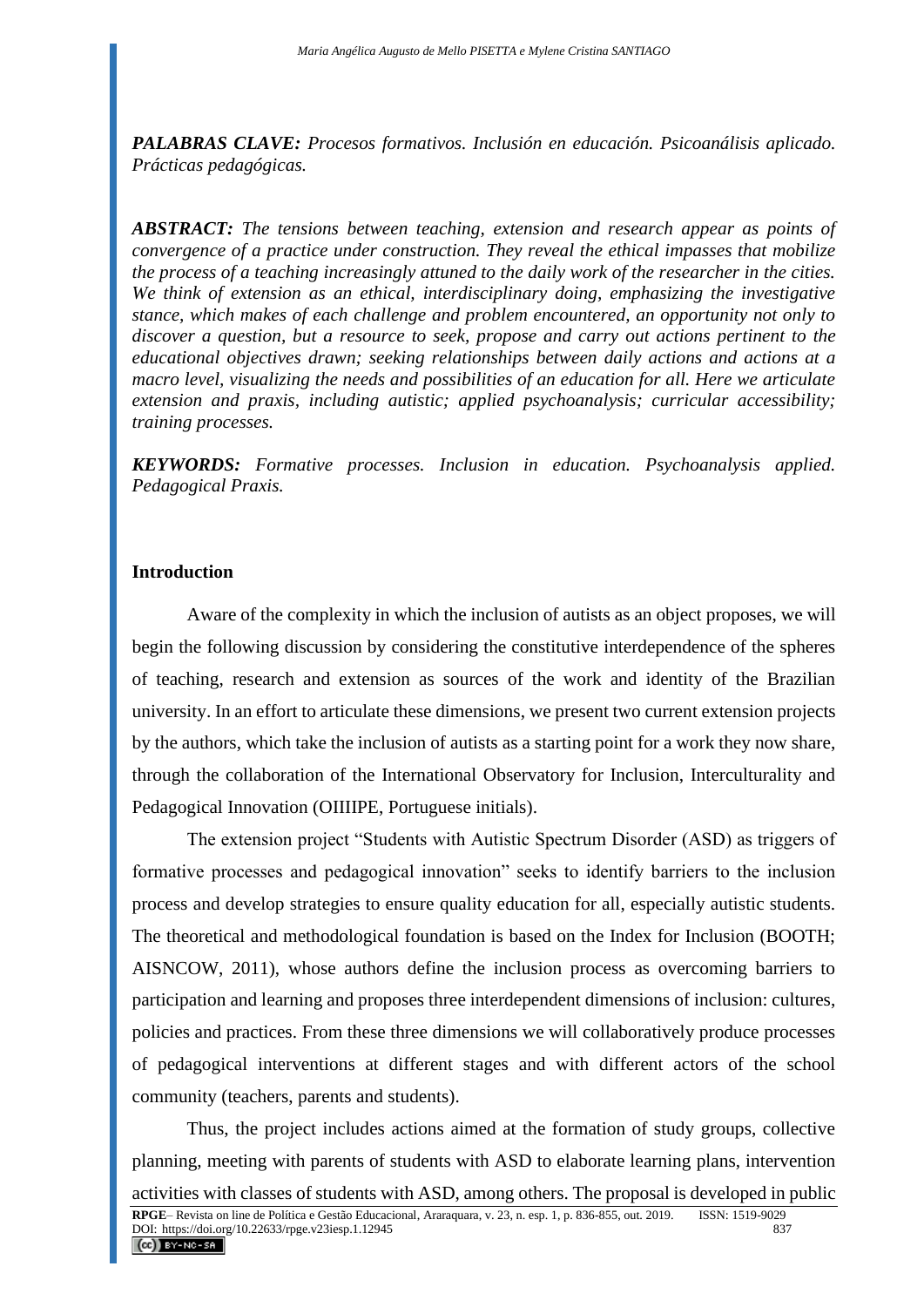schools with the participation of teachers of Basic Education and students of undergraduate courses (Pedagogy, History, Geography), Architecture and Social Work.

The project "Conversations with teachers and educators of kindergarten with autistic students included" shares the unfolding of ongoing scientific research on the challenges and impasses encountered in their daily lives. Based on Lacan's theoretical inspiration, "free conversation groups" were conducted to seek to reveal the issues, impressions and affections mobilized in the daily work with autistic individuals.

Affections experienced in the experience of inclusion, especially that of anguish; the possibilities and openings experienced; the impasses of the pedagogical conduction of inclusions; the pedagogical invention and innovation and the circulation of discourses, which set the tone and progress of these practices, are the background of the work presented here. We work with the perspective that listening to the possibilities and impasses arising from this work can produce elaboration and pedagogical innovation around an ever new and challenging practice regarding the inclusion of autists.

This listening has the theoretical marks and the typical conduction of psychoanalysis formation and praxis. Through it, the concepts of discourse, social bond, and subject guide and weave the common thread of the general discussion. The practice of psychoanalytic listening applied to groups of teachers and educators has in the discourse of mastery discourse its main form of conduct (LACAN, 1992). The proposition starts from the expectation that working in the support of subjectivity within the school is a field of openness to the analyst, in psychoanalysis applied to education and stresses the social place of the analyst in relation to his original doing, the clinic, always referred to a historical and social time. Aware of the social issues of its time, psychoanalysis, through its practitioner, needs to be responsible for an ethical and active participation in the various fields. One of our goals with the purpose of this extension and research project is to problematize a psychoanalysis-oriented practice in teacher education by listening to their experiences. As we know, the traditional training that the teacher receives does not almost always contemplate the difficulties he is likely to encounter with his experience with an autistic person. The work intends to make these difficulties emerge, in order to name them, as a starting point, by sharing the experiences and the self-recognition that the latter proposes.

Our article will be structured in three main moments. In the first, we articulate the university tripod: teaching, research and extension, with the purpose of constructing an object that we call *academic making*, which in turn allows the emergence of the researcher teacher in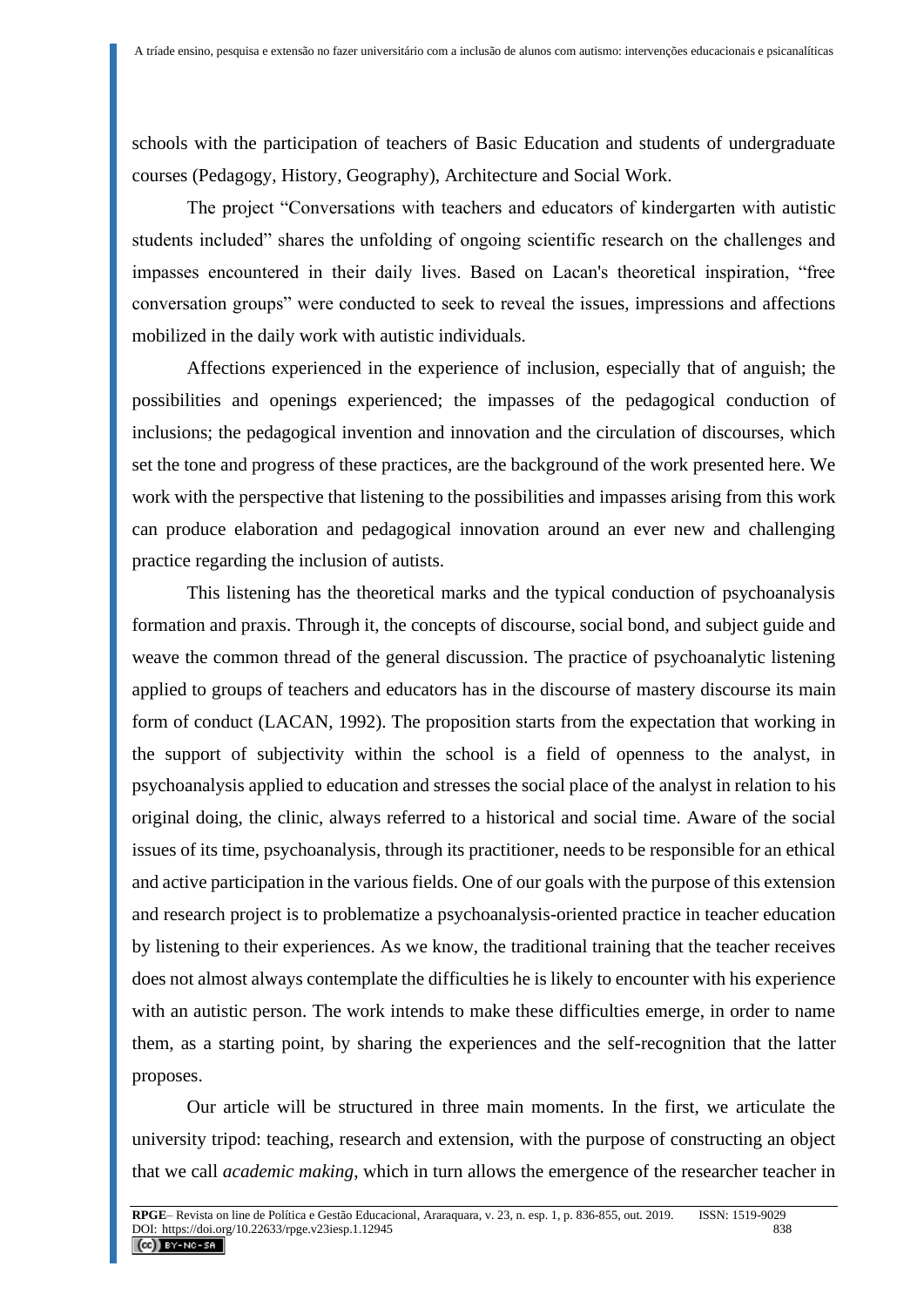the scope of higher education and basic education. Then we bet on the articulation between autism and inclusion, which are the focus of our eyes, since our target of intervention are autistic students enrolled in public schools. Subsequently, we seek to discuss references to (re) invent the praxis towards the process of inclusion in education and to resort to psychoanalytic listening applied to the free conversation of teachers and educators as a way to understand the inclusion of autists in the educational process.

### **Constructing an object: the academic making**

In the plural society in which we are constituted and affected by the most diverse social ties, the questioning of the place and function of the teacher-researcher is incessant and necessary. As a privileged bystander of the rapid and complex social changes of our time, the teacher-researcher has a multifaceted field in front of him, vast of research possibilities and deepening, which demand ethical positioning and responsible transmission.

Teaching, research and extension are not neutral places of transmission of knowledge settled and accumulated by previous generations of researchers. Nor is it revealed here only the effervescence of the analysis of social phenomena, isolated as an object, by an exempt researcher, in the production of ethereal knowledge. On the contrary, the field reveals itself as a tangle of phenomena that require permanent formation and unceasing tensioning of theorizing and *praxis*.

Our usual academic practice is full of reductionism, which can prove to be wellestablished pitfalls. When the links between research and teaching, or between research and extension, are valued, these reductionisms are presented: "either the production of new knowledge, or intervention in social processes, or the transmission of knowledge is emphasized in professional training" (MOITA; ANDRADE, p. 269). In this perspective, the "principle of indissolubility between teaching, research and extension", provided for in article 207 of our Brazilian Constitution, promotes awareness of the importance of teacher education attentive to the challenges of its time, not without the ethical-philosophical questioning inherent to their practices.

Indissolubility has in its extension loop its most recent expression. Resulting from the questioning of the university's responsibility in social processes (SILVA, 2000 apud MOITA; ANDRADE, 2009), it still represents the mark of the identity crisis of the Brazilian university, often sheltered by the proximity of non-formal knowledge of communities, in a posture of transmission of its knowledge as universal knowledge.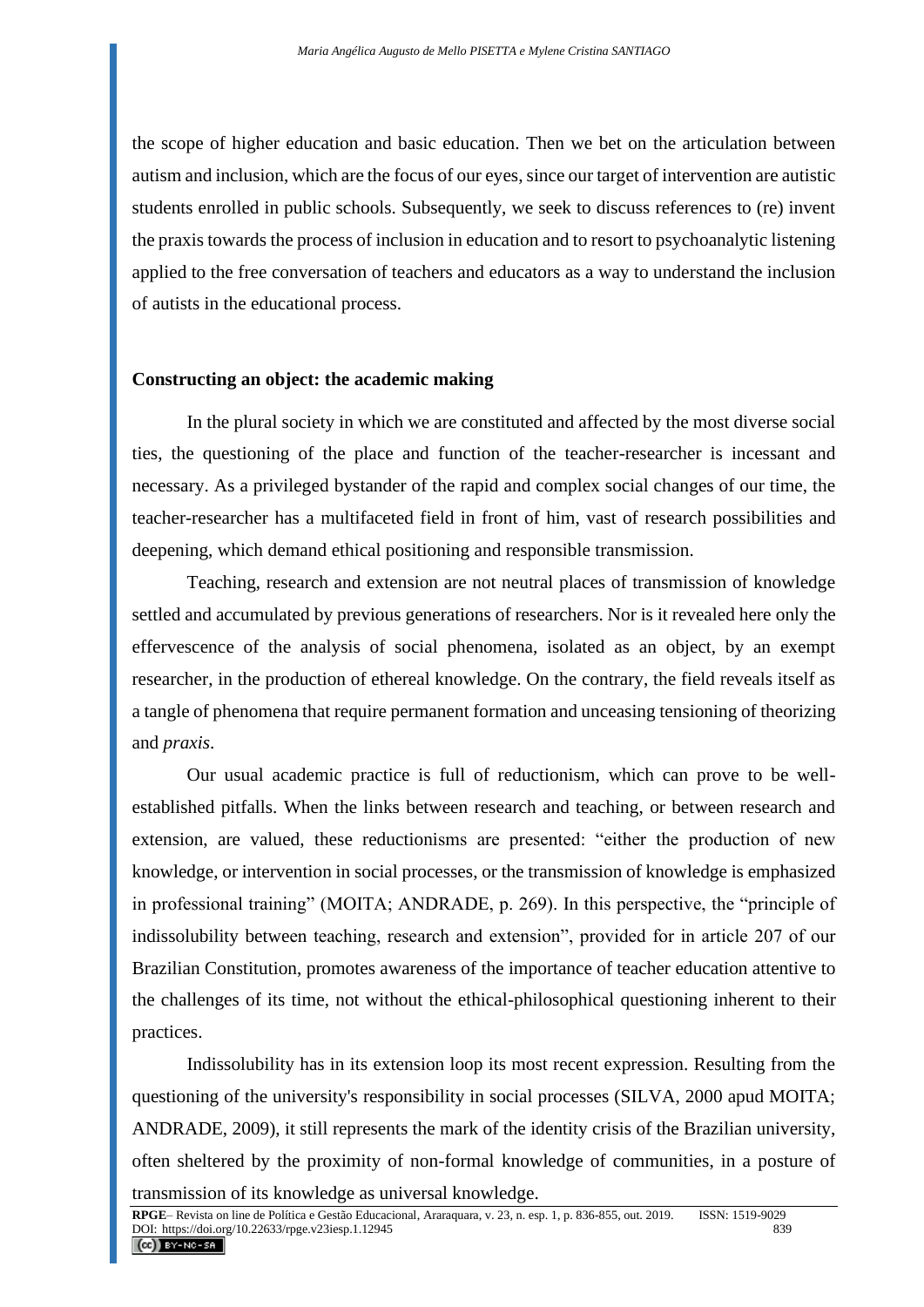It also represents, as Freire (1983) argues, the requirement of the dialogical perspective, which takes communication in the foreground in relation to the pure extension of already acquired knowledge: "Education is communication, it is dialogue, as it is not the transfer of knowledge, but a meeting of interlocutors who seek the meaning of meanings" (FREIRE, 1983, p. 50).

However, the extension often appears still dissociated from Brazilian university research or largely devoid of its natural use in teaching, revealing that the treated relationship of need between the three spheres of the university is still a distant reality.

As stated by the authors (MOITA; ANDRADE, 2009, p. 84): "Narrating an experience implies thinking about it". This narrative is qualified in the questioning of the knowledge already acquired about a given object, and still reveals itself as a reading of reality, because it is constituted from the social demands that led to the formulation of the researcher's action project (praxis).

Thus, extension reveals itself as an educational task necessary for the construction of a new meaning around an object of study, now dialogically constructed with partners from a nonuniversity experience. All this effort is formative, and flows into teaching, demarcating extension as conducive to the inseparability of university doing.

In this perspective, we will present the same object (inclusion of autists) in interdisciplinary perspectives, supplementary in the effort to think and promote teacher education that addresses the challenges and innovations that are still incipient in Brazil.

The articulations proposed here derive from the proposition and execution of two research and extension projects, from two federal universities (UFJF and UFF), which collaborate with each other in the analysis of the possibilities of inclusion of the autistic child, since they strain different fields dedicated to her. The first aims to meet the pedagogical strategies adopted by schools, while the second, with the intervention through discussion groups with teachers, aims to give a voice to those inventions made by teachers, but not yet recognized as such, can have a place of recognition.

Thus, in a first presentation of the proposals, we highlight how the projects seek to highlight the knowledge under construction or already built around the inclusion of autistic students; how educators establish the recognition of their non-standardized practices, as it is such an unforeseen field in their literature and previous professional practice.

#### **Autism and Inclusion: Important Aspects for Extension Research**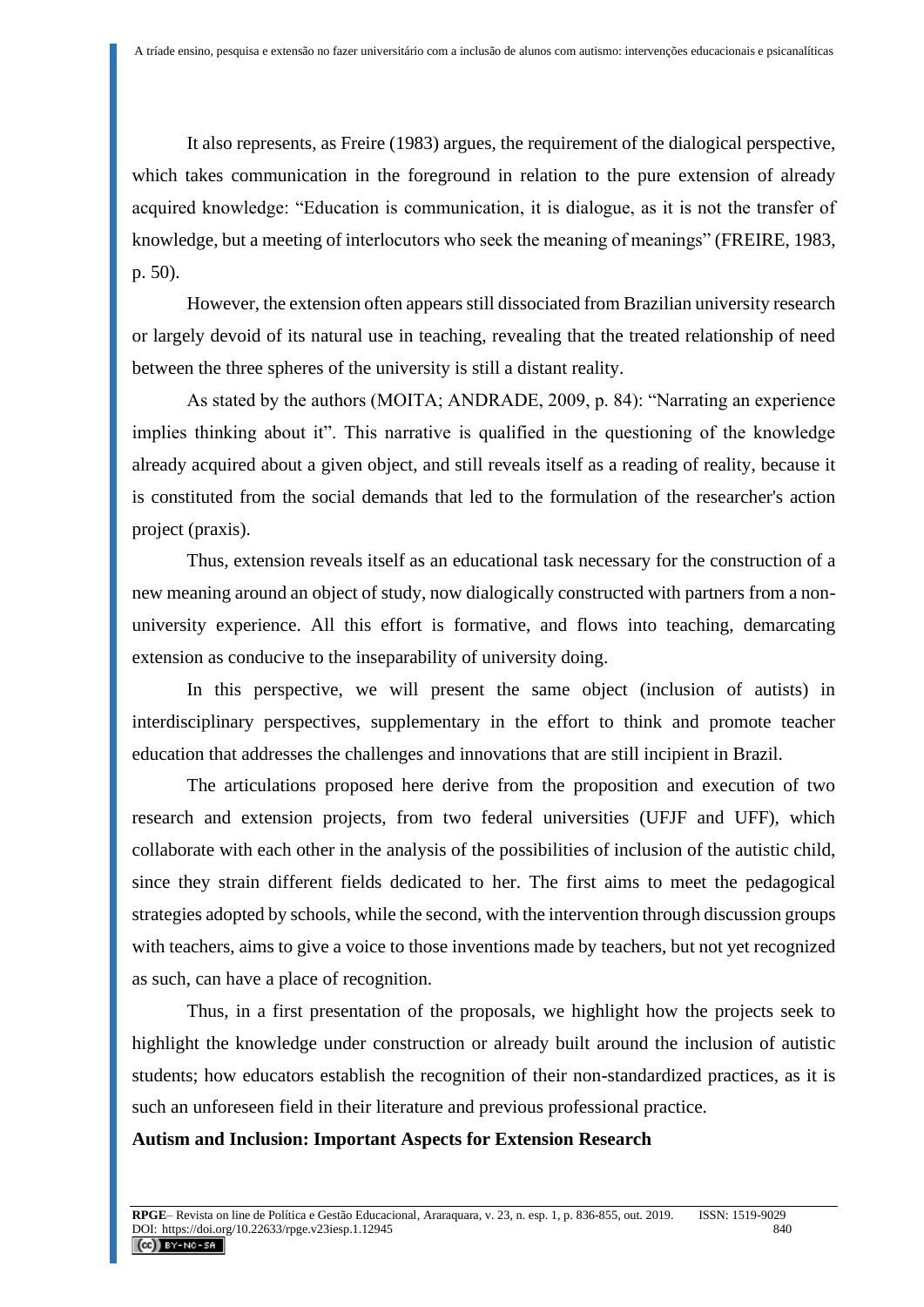From the mid-1990s onwards, a new movement begins, extending to the present day, in which the full inclusion of all in the regular classes, from kindergarten, is sought. That is, it is recognized that children, youth and adults with special needs should learn from other students, regardless of their differences.

The National Policy of Special Education in the Inclusive Education Perspective (PNEEIPEI, Portuguese initials) represents a new theoretical and political framework of Brazilian education, defining special education as a non-substitute modality to schooling; the concept of specialized educational assistance (AEE, Portuguese initials) complementary or supplementary to student education; and the special education target audience of students with disabilities, global developmental disorders and high skills/giftedness.

Law no. 13,416/2015, which establishes the Brazilian Law on the Inclusion of Persons with Disabilities, known as the Statute of Persons with Disabilities, systematized provisions regarding the right of persons with disabilities to education.

The political movement instituted in the Brazilian education system significantly boosted the enrollment of students targeted by special education. In 2003 we had 145,141 students enrolled in regular schools, in 2015 this number jumped to 750,983 students. In this opportunity we will address the challenges and complexities of the inclusion of autistic individuals, object of research and extension of the practices we adopt.

As we know, the disparity of clinical presentation in the field of autism is wide. Named in psychopathology as a field of autistic spectrum disorders, the current diagnostic classification manuals (ICD-10 / WHO, DSM-V).

More recent self-reports also give us a dimension of the variety of symptomatological manifestations and the precariousness of generalization, both of phenomenological diagnosis and of educational and clinical interventions. Grouping clinical manifestations around a set of symptoms that highlight deficits in psychic functions - which can be as varied as nonspecific has a political and social effect and is rooted in culture, among other things, in technical and reductionist school interventions. As Ido Kedar teaches us (2011 *apud* BIALER, 2015, p. 3):

> Stop looking at our bizarre movements, blank faces, lack of speech, handwriting difficulty, poor self-control, and on and on as proof of intellectual backwardness. It may seem so, but I think here appearances can be deceiving.<sup>3</sup>

<sup>3</sup> Pare de olhar para nossos movimentos bizarros, faces *blank*, falta de fala, dificuldade de escrita à mão, pobre auto-controle, *and on and on*, como prova de atraso intelectual. Pode parecer isto, mas eu penso que aqui as aparências enganam".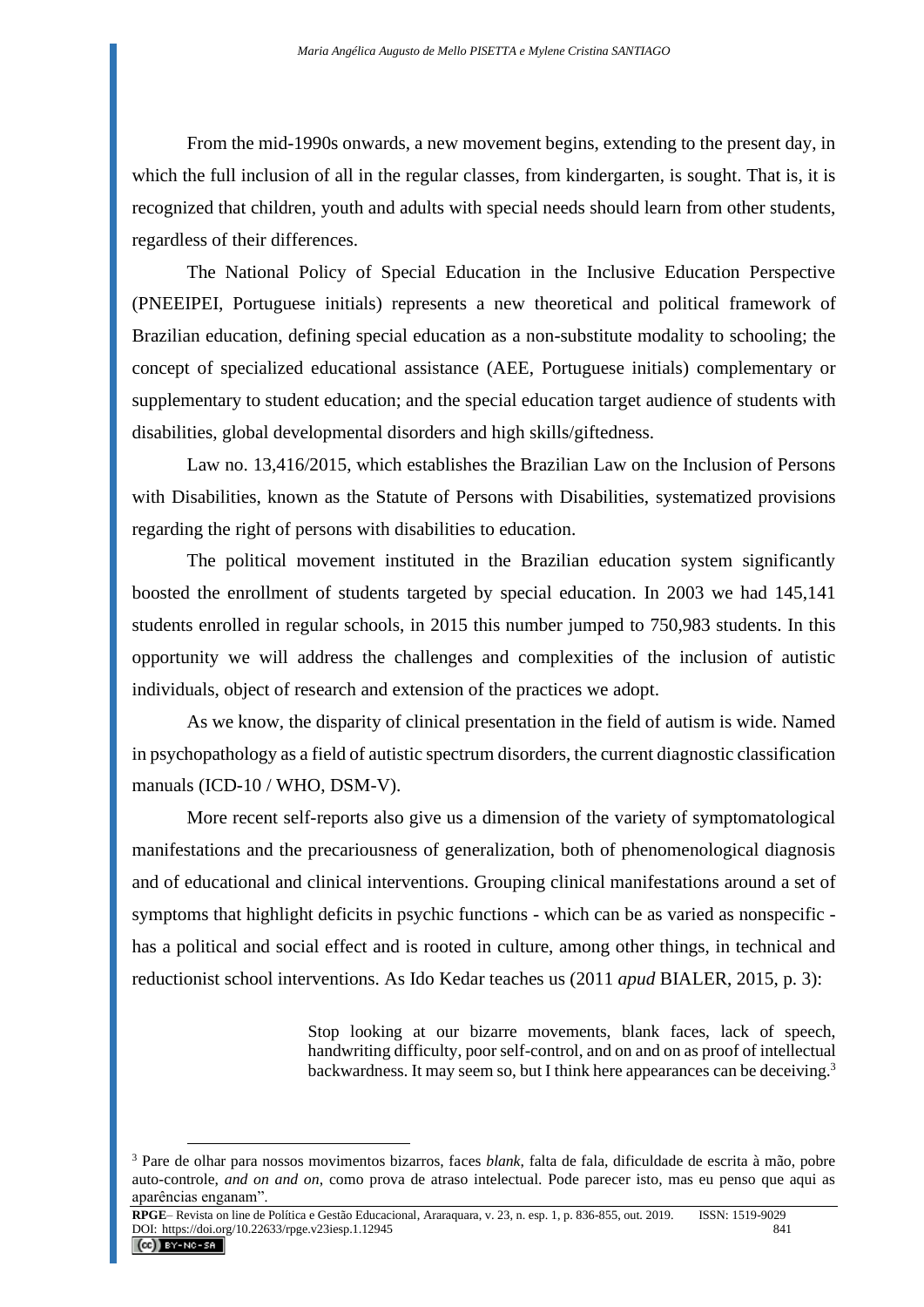In these terms, the inclusion of autistic students points to a radical diversity that demands the construction of differentiated and innovative knowledge and practices. At first glance, such an undertaking requires ongoing training to deal with strategies aimed at addressing or minimizing sensory, motor, or symbolization deficiencies. But when we look more closely, we can see that the understanding of ongoing formation, and its consequent logic of incompleteness of formation, often promotes more powerlessness than knowing. Thinking about the inclusion of autistic people, as we understand, is directed to investigate and conceptualize how each school team lives and deals with the differences that appear there. Such an effort requires a reformulation of the imaginary classifications that each school builds around those it chooses to make up its group.

As we know, the social and scientific patterns that have forged the school system, as we know it, are rooted as a form of control and surveillance (FOUCAULT, 2009), which makes the coexistence of children who deviate from the norm always a challenge. In this perspective, autistic students (diagnosed with ASD) - due to unexpected behavior, stereotyped behavior, failure or absence of the development of social interaction and the capacity for relative autonomy - can be received with resistance.

Another challenging point is the non-response to traditional teaching-learning methods and the intriguing ability of many of these students to learn on their own. Given their great isolation and social withdrawal, their skills often put the role of mediation in question. In this sense, autistic learning does not obey the same rules as non-autistic ones and demand pedagogical deepening and relationships that anticipate and promote the development of knowledge and practices.

They also demand other relations and foster singular and collective openings. On the other hand, this inclusion, by force of law and as an institutional imposition only, without this prior and permanent work, can lead to more exclusion, if this lack of advance preparation crystallizes in opposition and identification with impotence on the part of the teacher and school staff.

Understanding that student enrollment is only one of the stages of the inclusion process, our proposals seek to know the strategies found by schools to ensure quality education for everyone, especially autistic students, whose main barriers affect reciprocal social interaction skills, communication skills and presence of restricted behaviors and interests.

What answers have schools offered, according to the specific needs of autistic students [with ASD], regarding curriculum adequacy and different methodological alternatives? How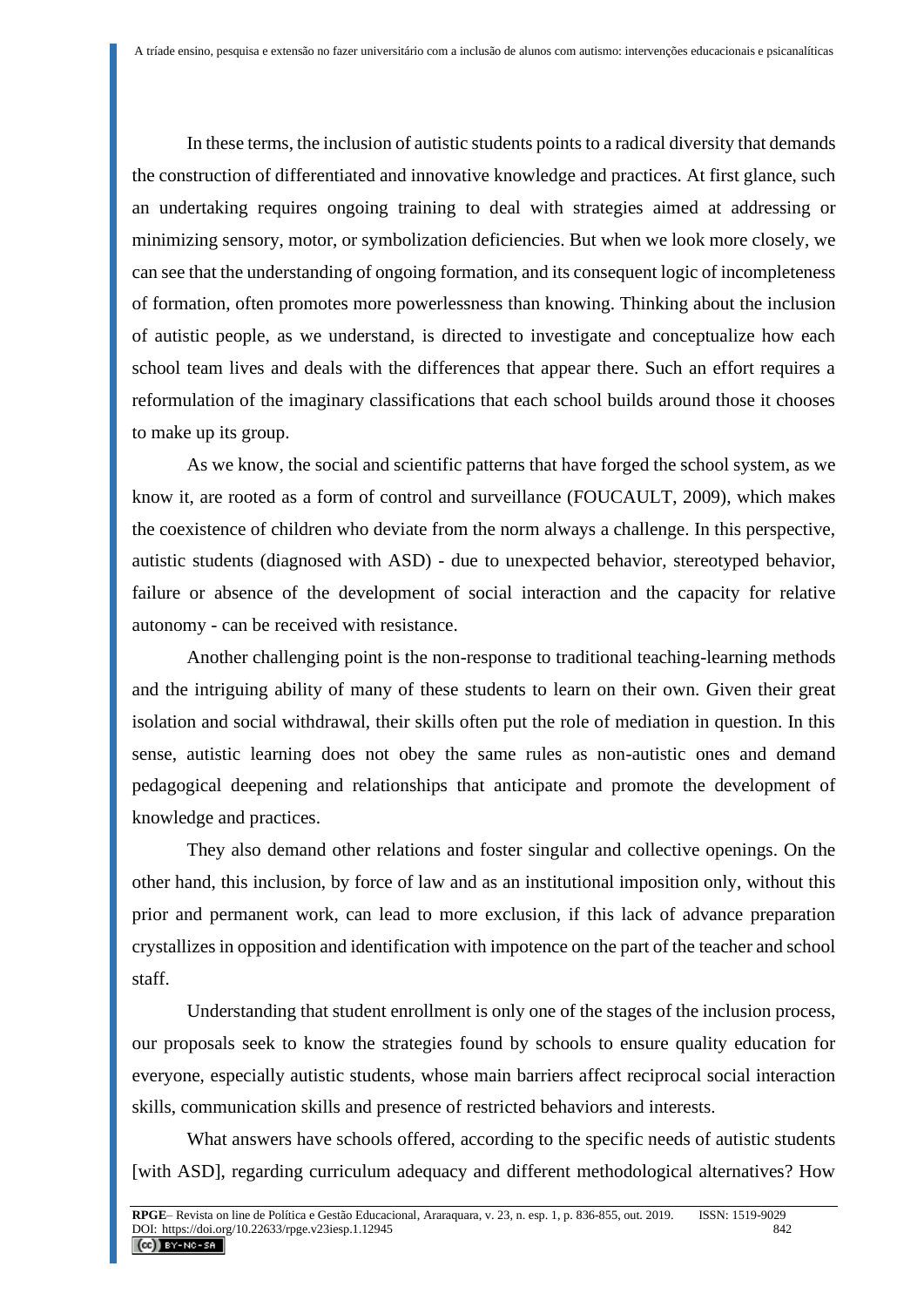can a proposal of articulation between university and schools enrich the formative process of teachers of basic education, students of the Pedagogy course, other degrees and related areas and students of Basic Education with and without disabilities?

As we know, the school routine provides an ideal offer of regulation, ideally and generally, but cannot neglect the difficulties that the autistic child may have and offer the same institutional and discursive framework that historically built. On the other hand, the teacher may be deprived of his or her role in a field where the child's singularity is as emblematic and decisive as in autism.

Where will the teacher find the regulation of his practice with autistic? How will it constitute a transfer of work with his student from the pedagogical if he does not pay attention to the autistic lack of drive regulation in the relationship with the object (MALEVAL, 2017), which is updated in the interpersonal relationship with the teacher? This also articulates the absence of the offer of discussion and problematization of this practice in teacher education and in the policy of inclusive special education, by virtue of which the teacher may experience considerable anguish.

Thinking about the ways in which the analyst occupies a space outside the traditional setting, where the discourse that supports his practice emerged, is also one of the challenges posed on the scene. Moreover, thinking of the very tension between the discourses present in culture, authorized or not, imaginatively, is work always waiting to be done when we are outside the clinic.

For us, this is also where the application of psychoanalysis finds its place in relation to education, and even more particularly in group work with teachers and educators, in a proposal for ongoing formation. Taking the analyst's discourse as a conductor or one of the possibilities of circulation of the word aims to make the object emerge in the place of the discourse agent (LACAN, 1992), or, in other words, to situate symbolic lack as a developer of discourse, giving place to singular productions, now put into action within a group. But what does this mean in practice with groups? How to think about the interactions between the collective and the singular of each one, considering the starting point of the signifier and the identifications they call? To these challenges in working with teachers and educators, in the search for the methodology that helps us to establish a consistent and ethical work, are added the challenges inherent to the inclusion of autists in early childhood education, a new reality and still lacking in political and institutional regulation.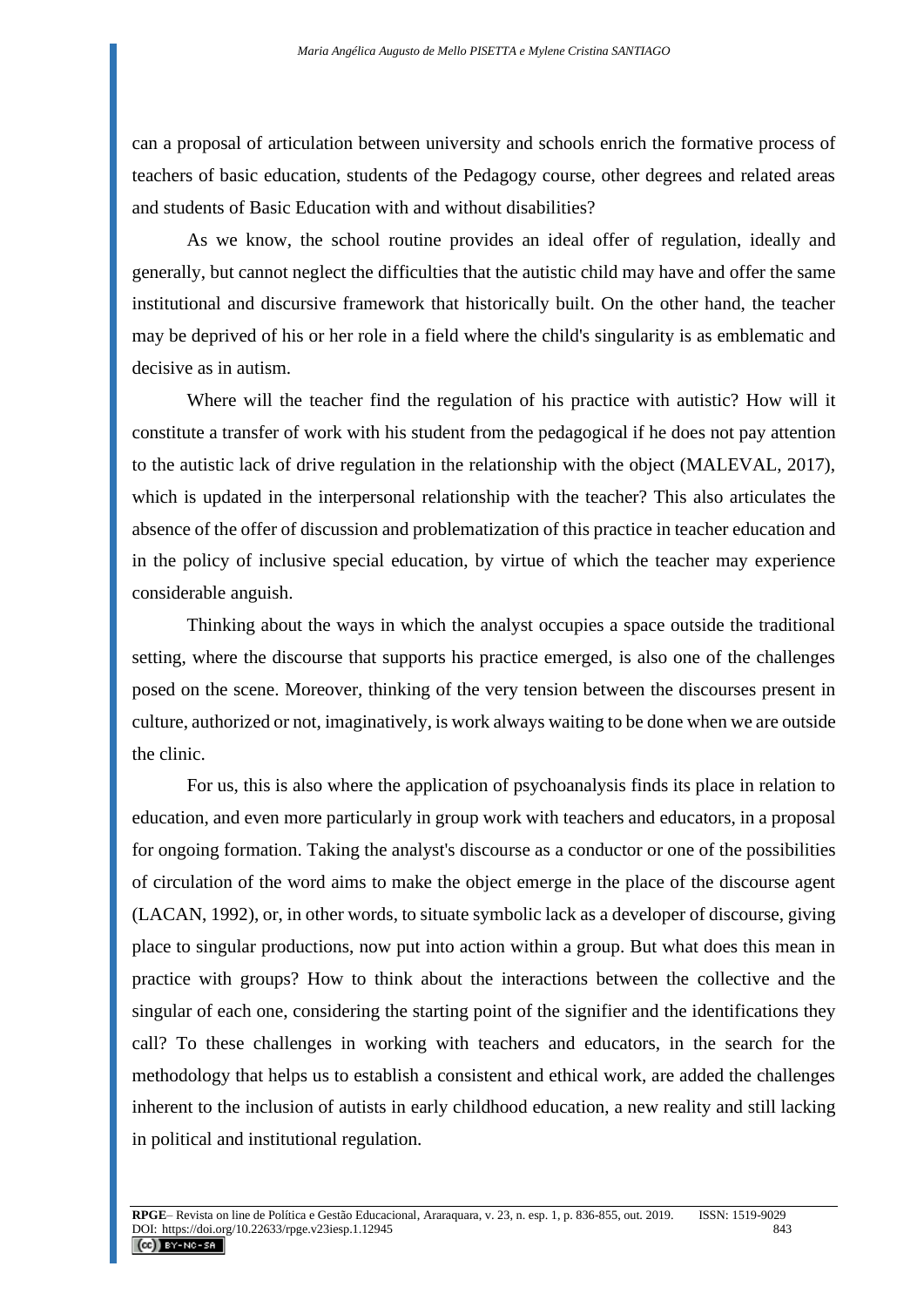### **In search of references to (re)invent praxis towards the process of inclusion in education**

In one of the extension activities developed at UFJF, we have adopted as the theoreticalmethodological foundation the Index for Inclusion, elaborated by Booth and Ainscow (2011), which in the authors' own words: "is a set of materials to support the self-review of all aspects of a school, including activities in the courtyard, teachers' and classrooms, and in and around the school communities. It encourages all staff, parents/carers and children to contribute to an inclusive development plan and put it into practice" (BOOTH; AINSCOW, 2011).

This framework has been used as the basis for many researches (SANTOS; SANTIAGO, 2011; 2013; SANTOS; SENNA, 2012), and can be adapted to any institution and used with any social actor. This is because, conceptually, its definition of inclusion goes beyond that restricted to special education to think about inequalities, mechanisms of exclusion and discrimination. Moreover, its "physical" characteristic is very interactive and intuitive, being composed of three major research dimensions (Cultural, Political and Practical). Within each of these there are two axes that guide action-reflections, making up six major axes, as follows:

|  |  | <b>Table 1 - Guiding Axes</b> |  |
|--|--|-------------------------------|--|
|--|--|-------------------------------|--|

| REFLECTION-ACTION GUIDING AXES                      |  |  |  |
|-----------------------------------------------------|--|--|--|
| <b>Dimension A: Building Inclusive Cultures</b>     |  |  |  |
| A1: Building the community                          |  |  |  |
| A2: Establishing Inclusive Values                   |  |  |  |
| <b>Dimension B: Producing Inclusive Policies</b>    |  |  |  |
| B1: Building the school for everyone                |  |  |  |
| <b>B2: Organizing Support for Diversity</b>         |  |  |  |
| <b>Dimension C: Cultivating Inclusive Practices</b> |  |  |  |
| C1: Building Resumes for Everyone                   |  |  |  |
| C2: Orchestrating Learning                          |  |  |  |

Source: Booth and Ainscow (2011) – adapted by the author

Each of these axes unfolds into various indicators for analysis, reflection and decision making, as they are considered a priority by the professionals of the institution that adopts it. And these indicators, in turn, unfold into questions (to be also prioritized for reflection, decision and action) that will set the "tone" of the transformations that inevitably begin to occur in institutions and their subjects, from the reflections generated by working with the Index.

The dimension of cultures refers to the construction and development of values, perceptions, justifications and beliefs that each social actor brings with them, as a result of their experiences and life history, both personally and professionally. The policy dimension refers to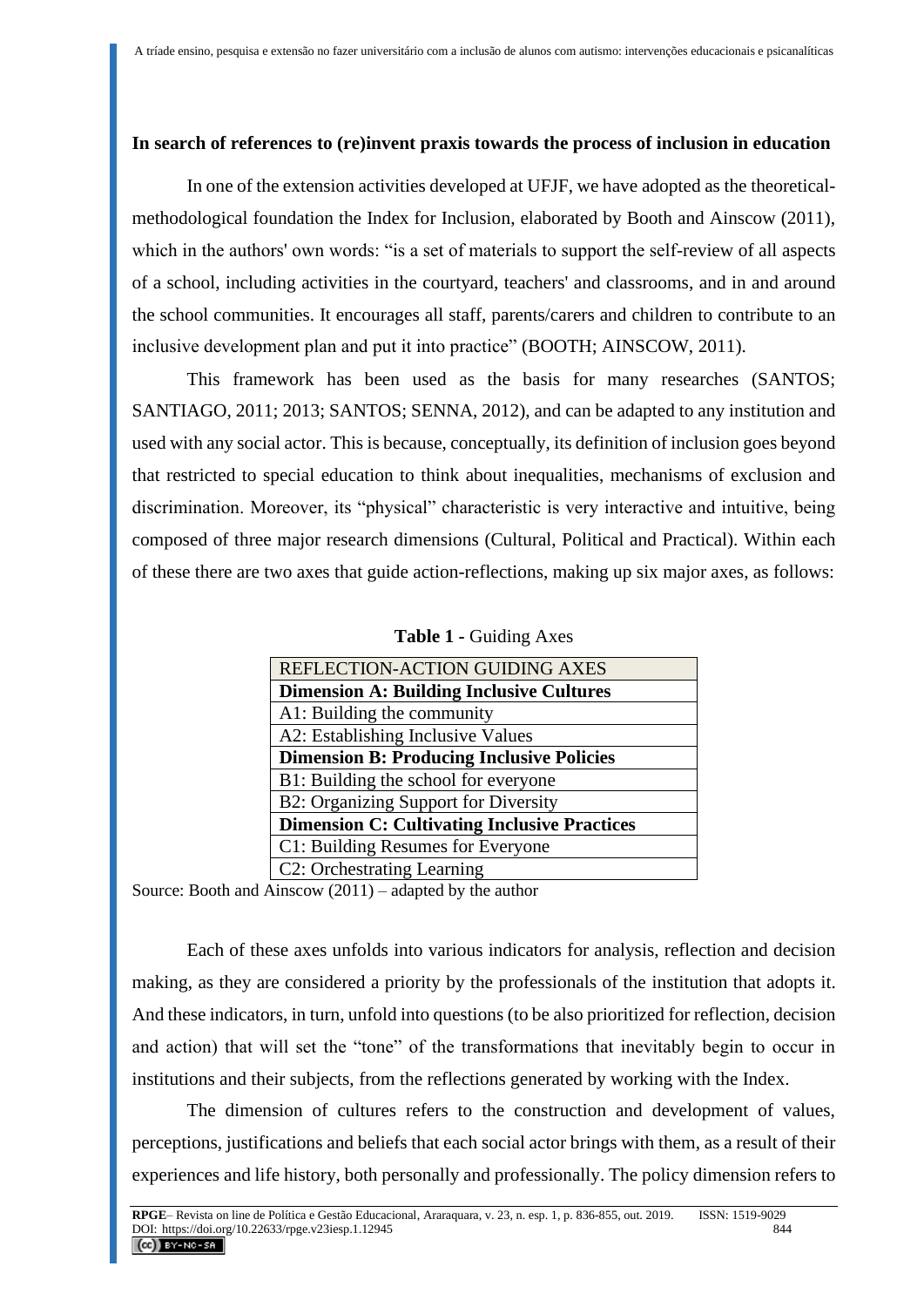the intentions that explicitly aim to inspire actions. In this sense, this dimension, while including, refers not only to normative and legal frameworks, but also to projects, institutional missions, regiments, curricula, and so on. The dimension of practices, in turn, refers to all human action, manifested in social arenas and institutions, in dealing with others and with institutional and social mechanisms. It is noteworthy that these dimensions coexist and interinfluence each other simultaneously, sometimes coming together, sometimes disjuncting, sometimes in agreement, sometimes in contradiction, in a dynamic and constantly changing movement.

The theoretical framework regarding autism has been investigated throughout the research-extension process through a bibliographic survey conducted with the study group with teachers and scholarship students and volunteers. We begin our research on the Theory of Structural Cognitive Modifiability proposed by Reuven Feurstein, which assumes that one of the fundamental conditions for autonomy for critical and creative thinking is to provide the learner with mental strategies that enable him to understand not only which It is the goal of knowledge, but how to achieve it. According to Souza, Depresbiteris and Machado (2004, p. 19):

> Feusrtein's theory of modifiability is based on the belief that every human being is capable of changing regardless of age, genetic condition, origin, ethnicity. This is not a 'random' modifiability. It should be the product of interaction between people or someone interested in selecting stimuli that allow the mediator a greater understanding of the world. In this perspective, modifiability must be cognitive and structural, considering the common mind as a structure in which each part is related to the other. In the cognitive process, by moving one part, all the others will be influenced.<sup>4</sup>

When it comes to the process of inclusion in education, it is necessary that the theoretical framework allows the identification of barriers to learning in order to intervene in the cultures, policies and practices of institutional inclusion and to understand the human being in his multiple possibilities of overcoming conditions considered unfavorable.

Considering that in this extension/intervention project our main objective is to identify barriers to the inclusion process and to develop strategies to ensure quality education for all,

<sup>4</sup> A teoria da modificabilidade de Feusrtein fundamenta-se na crença de que todo ser humano é capaz de modificarse, independentemente de sua idade, condição genética, origem, etnia. Não se trata de uma modificabilidade "ao acaso". Deve ser produto da interação entre as pessoas ou alguém interessado em selecionar estímulos que permitam, ao mediado, uma maior compreensão do mundo. Nesta perspectiva, a modificabilidade deve ser cognitiva e estrutural, considerando-se a mente comum uma estrutura em que cada parte tem relação com a outra. No processo cognitivo, ao mexer numa parte, todas as outras serão influenciadas.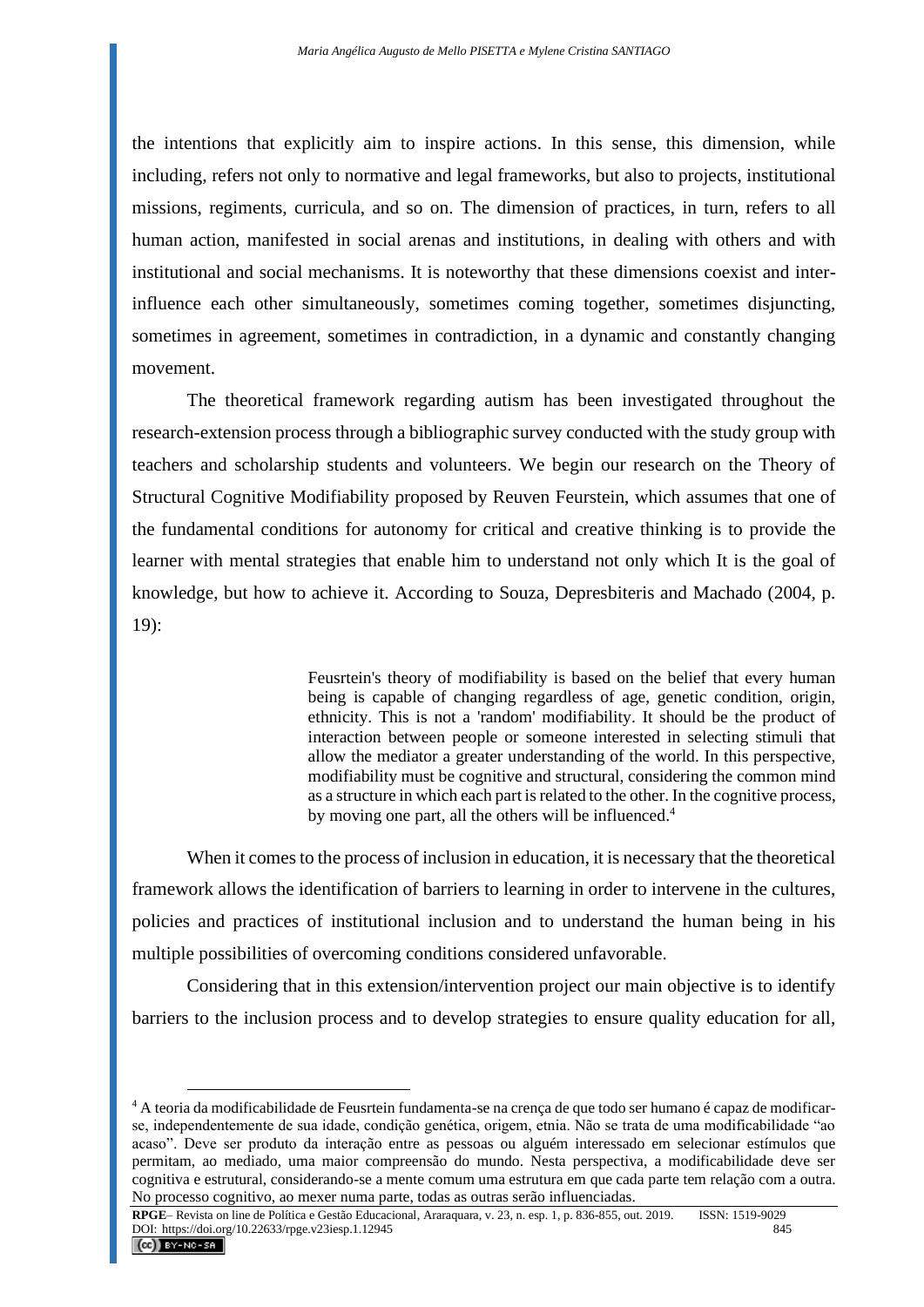especially students with autistic spectrum disorder (ASD). To achieve this, we set out to do the following:

- a) Formation of study groups with teachers from the municipal and state networks on the theme of inclusion: periodically there are planning and study meetings involving the research participants. At this moment, we outline intervention plans, discuss articles and books that allow us greater theoretical foundation to support our actions.
- b) Development of methodological strategies aimed at overcoming barriers to the participation and learning of autistic students: our intention is to enable all students to learn together, so we seek to develop situations that promote curricular accessibility. We have invested in the appropriation of knowledge about Universal Design for Learning (Nunes; Madureira, 2015).
- c) Case study production of autistic students enrolled in public schools participating in the extension project, action encouraged according to the Brazilian Inclusion Law (Law 13,146, July 06, 2015), in its article 28, item VII: case study planning, elaboration of specialized educational assistance plan, organization of resources and accessibility services and availability and pedagogical usability of assistive technology resources. The production of case studies on autistic students is an important strategy to facilitate collective and cooperative work among the actors involved in the teaching-learning process, in order to build strategies that mobilize teachers, managers, parents, students, university students into solving the identified barriers and producing strategies that include and benefit all students in the class.
- d) Meeting with parents to plan for participation in interventions and individualized development plan for autistic students: studies highlight the importance of involving the family in school. Parents are important actors in the educational process and need to be heard in decision-making situations regarding the learning process to be adopted, aiming at greater development and participation of their children, especially those with ASD. Interviews with parents have been important moments of acquiring knowledge and information about the conduction and organization of strategies to be adopted to expand the learning process and participation of autistic students and the class as a whole.
- e) Observing the pedagogical work with the classes to propose activities that expand curriculum accessibility, to be validated by the teachers: university students follow situations in the classroom, to identify how we can expand situations involving curriculum accessibility and that can increase participation and learning opportunities for all.
- f) Production of experience reports as a strategy for recording and disseminating acquired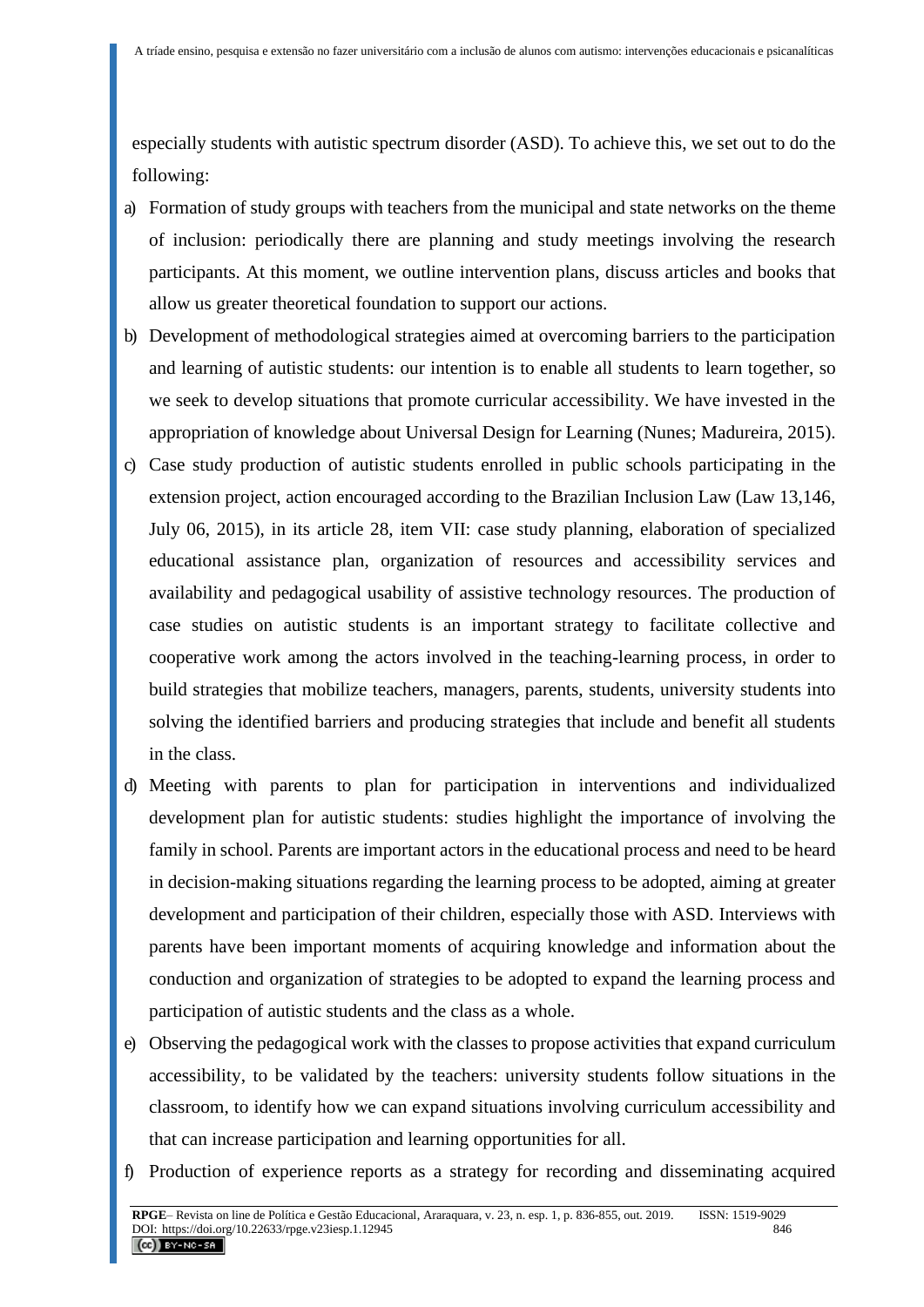experiences: the accumulation of experiences and knowledge acquired by the extension group needs to be disseminated so that we can contribute to other school contexts and exchange experiences with other study and/or research groups.

g) Meet new demands that arise during the intervention: not all demands can be defined a priori, so we are available to meet requests from schools and actors involved in the process. Often there are staff participation request in teacher meetings for information, studies and support in the development of evaluation processes and individual development plans of students, which has been a required activity by education departments to teachers of students with ASD and other shortcomings.

In our opinion, an extension project has as its nature the articulation between University and Community, in our case our relationship occurs with schools, so we have outlined a proposal for collaborative and participative research intervention, in order to create possibilities for collective work between the university and the schools of basic education. Therefore, we opted for a collaborative research.

We use the concept of collaborative research from two international authors: Lieberman (1986), which defines it as doing research "with" teachers and not "about" them; and Smyser (1993), who defines it as a technique by which people together act as partners in order to acquire knowledge about a particular situation or object. In our understanding, this technique, besides generating information about the evaluation process, makes each participant learn from the others.

The national authors who work with this type of research endorse the international ones and add that this methodological procedure leads to a participatory practice, contributing to the professional development and continuing education of teachers and promoting a rapprochement between university and schools (CAPELLINI, 2004; IBIAPINA, 2008; TOLEDO; VITALIANO, 2012). These latter authors define collaborative research as an educational research proposal, capable of articulating research and professional development through approximations between universities and schools.

Collaborative research has two strands: training and research. The formative dimension of the collaborative approach supports teachers in identifying barriers to participation and learning, how we have defined the process of inclusion, according to our theoretical framework, as well as the development of innovative pedagogical strategies. The other aspect, that of the research dimension, allows the approximation between higher education and basic education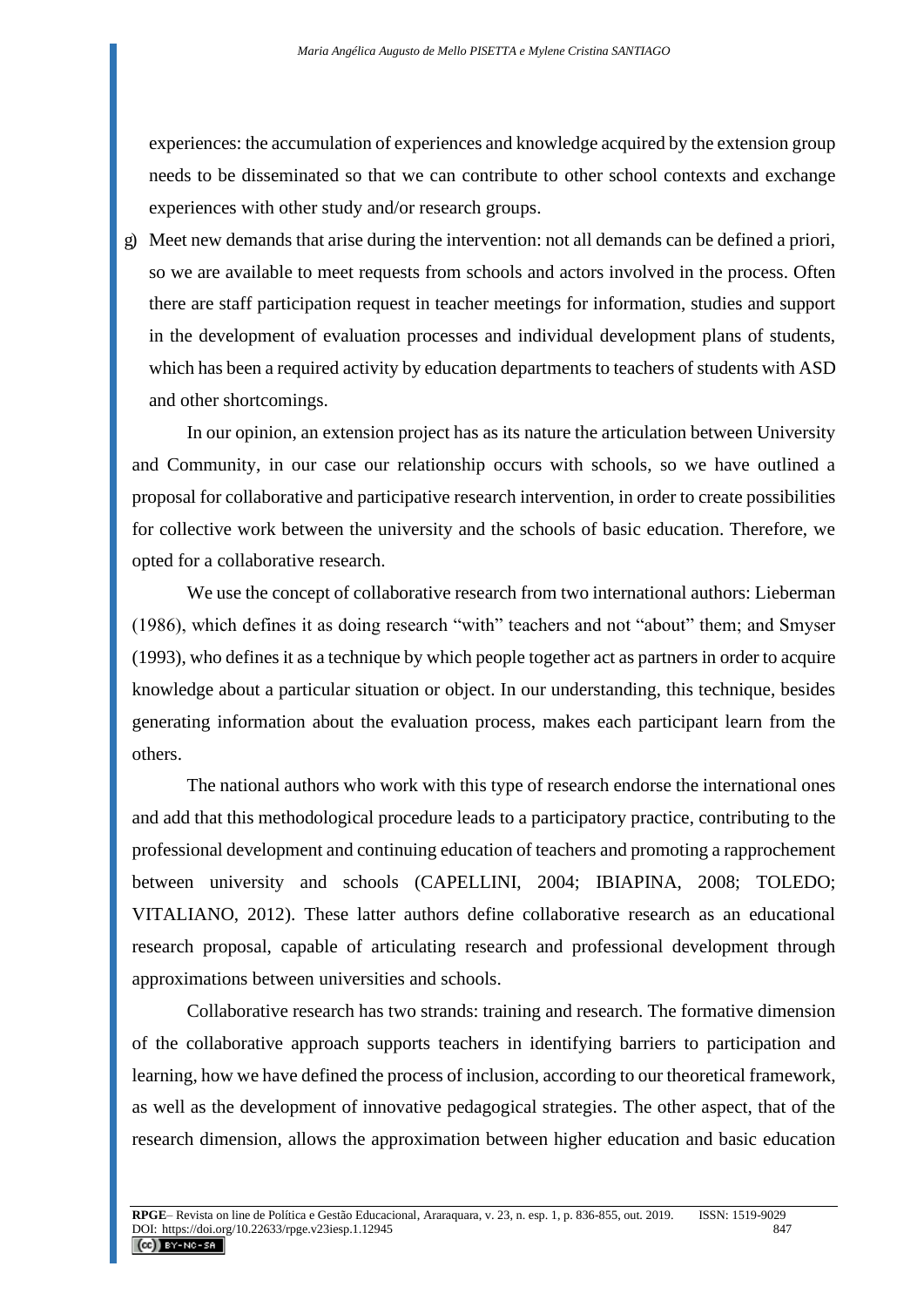teachers; therefore, it contributes to the possibility of overcoming the dichotomy between theoretical and practical knowledge.

For each stage of the work to be developed, we seek to make joint decisions to ensure the participation of basic education teachers and students and teachers of higher education, in conducting research and creating strategies with the school community (parents and students).

## **Psychoanalytic listening applied to free discussion groups on inclusion of autists by teachers and educators**

In this communication we present the development of the research and extension project that we developed with UFF, indicating its methodology, objectives and first developments. In the first stage, the methodology used is that of intervention research (THIOLENT, 1998), through free discussion groups about the experiences of inclusion and word offer without specific thematic direction, in which the word offer is conducted by a practitioner of psychoanalysis. We define this practice as psychoanalytic listening applied to conversation groups (MILLER, 2003; ALMEIDA, 2012). Secondly, in the analysis of the material derived from the transcription of the group meetings, we used the discourse analysis (PÊCHEAUX, 2009), in order to underline the meanings, present in the speeches of the participants of the meetings promoted by the project offer.

The field of application of psychoanalysis is under construction and requires a redimensioning of the fundamental concepts of psychoanalysis, especially those concerning listening to the practitioner. The traditional free association proposed by Freud (1912/2012) cannot be theorized in the same way, as we are facing the discursive production of a group.

The group is a device with many positive points: the support of the collective that it promotes brings benefits of self-care (ALMEIDA, 2012) and produces many identifying ties that can provide the construction of a work network and subjectivities, capable of generating new anchoring points and narrative construction. Another important reason for choosing the device is the possibility of self-recognition through the narratives of the components and even production of self-recognition through what causes anguish in the narrative of the other (SANTIAGO, 2013).

Thus, the methodology used in the approach of the group educators and teachers is under permanent construction, based on the experience of holding the meetings, sustained by the free circulation of the word, which gives rise to the experience of inclusion carried out or being carried out. This is an intervention research with psychoanalytical listening of teaching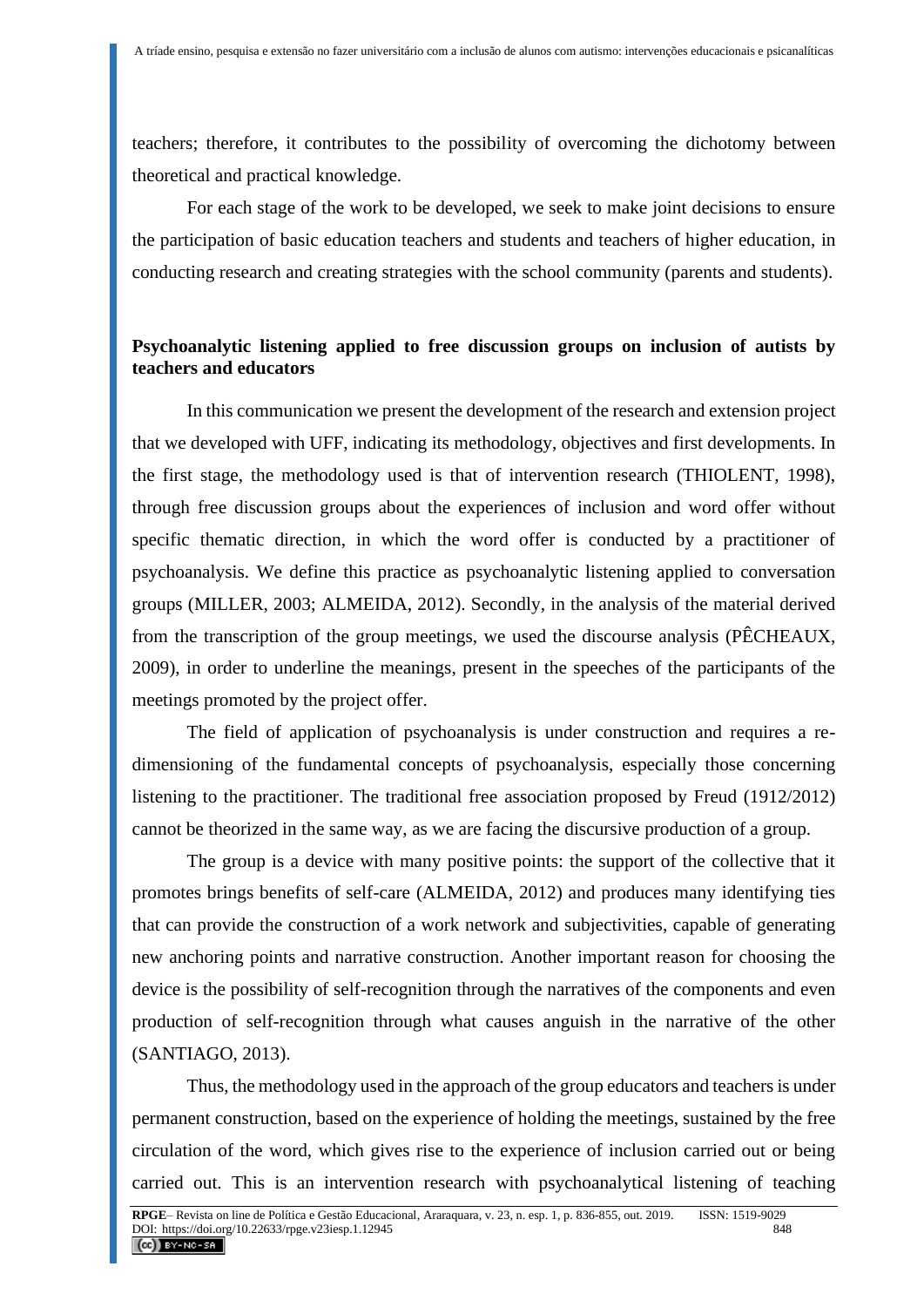demands, in a perspective of teacher education and care and attention to their subjectivities in the collective. Eight such meetings were held, with a number ranging from 5 to 8 participants per meeting. The meetings lasted two hours on average, with the presence of a coordinator, practitioner of psychoanalysis, with Lacanian orientation.

The initial results of the analysis of the material derived from these interventions point to the importance of fostering group sharing and expanding the space for group listening in the continuing education of teachers and educators involved with inclusion. The framework used to discuss the results, as we have already said, discourse analysis aims to "listen" to a particular production, taking into account the historical and cultural context in which it was woven, the surrounding institutional and contingent conditions and the social ties that precede it, especially contemplated by the concept of the unconscious (LACAN, 1992).

According to Pêcheux (1988) the discourse needs to be thought of in its face of interdiscourse, which predominates over intradiscourse. The first, more primary and structural "as pre-constructed provides the raw material in which the subject is constituted as a 'speaking subject'" (PÊCHEUX, 1988, p. 167). The material analyzed enables us to discuss various aspects of teaching and of the unique experience with an inclusion of autistic, but also touches on the issues of teaching practice, in its current contingencies due to Brazilian politics and reality, as well as the historical and social conditions of inclusion. In general, it points to the construction of collective ties from which the recognition of prejudices and everyday inclusive and non-inclusive practices is more sustained.

The meetings unfolded with the construction of discursive articulations that promoted this recognition, both of the uniqueness of the autistic child, and of the construction of a new teaching in the encounter with the difference of autism. The narratives could build an outline around the practice, generating collective and personal recognition of some educators and teachers present.

The most unique experiences have been narrated, indicating that alongside the theorization of structured paths of pedagogical approach to autism, we need to make room in this practice for the innovation needed with difference. The discursive analysis is in the process of being finalized, in the more general discussion about the institutional, political and social conditions around the inclusion of autistic, point that we will work in another opportunity.

### **Final considerations**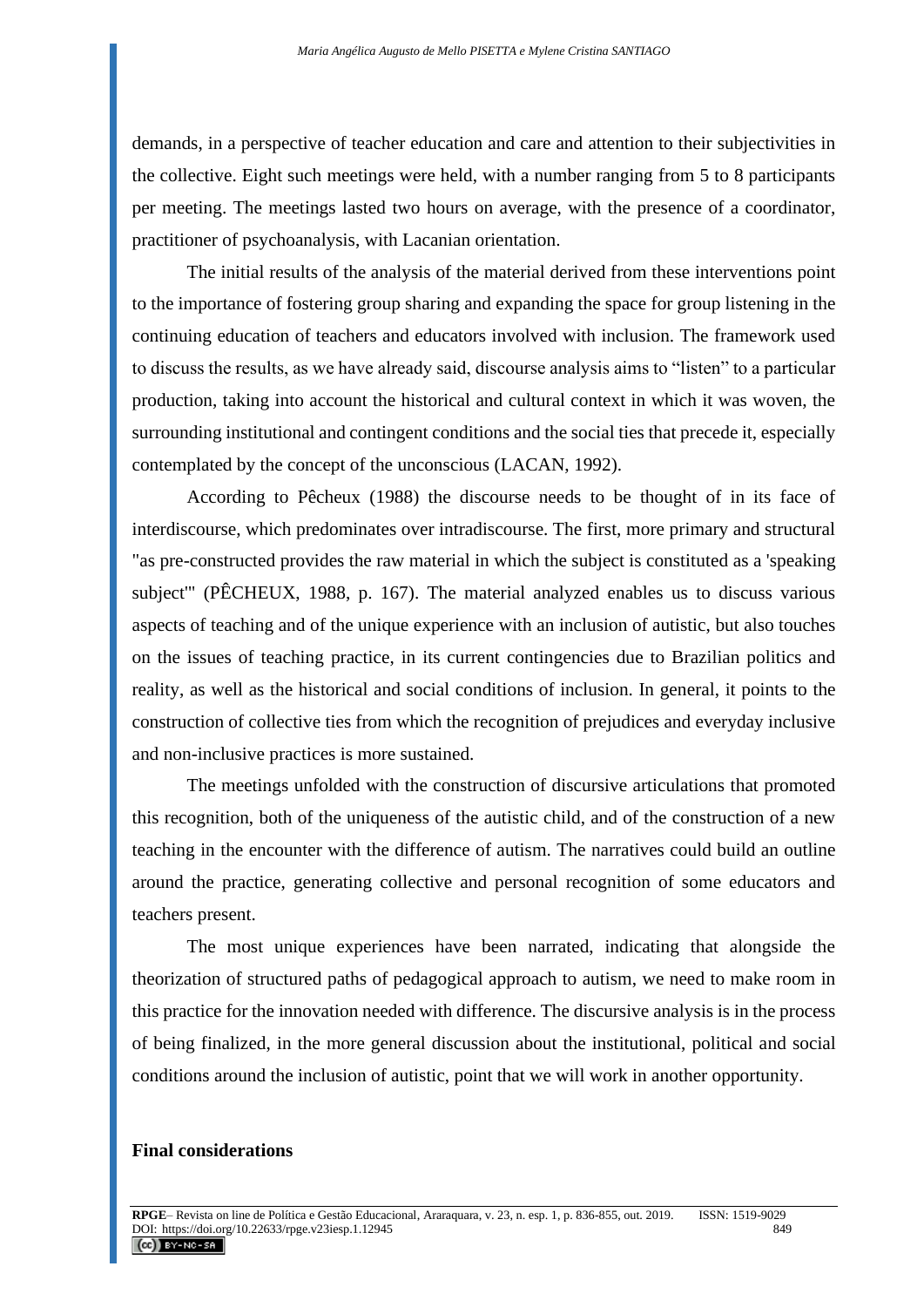Our extension/intervention proposals have contributed to the formative processes of the actors involved in the following aspects:

- Enabling knowledge and intervention in the different modalities of Basic Education: Early Childhood Education, Primary and Secondary School, and School Management - dealing, therefore, with children, adolescents, youth and education professionals, in a cooperative work;

- Favoring acting in an interdisciplinary way, striving for the investigative posture that makes each challenge and problem encountered, an opportunity, not only to discover and illuminate a question, a difficulty and even contributing to the deciphering of a symptom problem, but a resource for seek, propose and carry out actions relevant to the educational objectives outlined;

- Always improving the pedagogical practice based on the principles of a democratic and public education, defending and building possibilities to guarantee and expand the access to education, considering the human diversity;

- Seeking relationships between everyday actions and actions at a macro level interfering with educational projects and policies, visualizing the needs and possibilities of an education for all.

- To broaden the study of the methodology of access to discussion groups and free circulation of the word about teaching and professional experiences, with the more general perspective of favoring the recognition of the teacher's affection and the conditions of pedagogical relations at school and beyond.

- Encourage the construction of a social place of the university as a catalyst for nonacademic knowledge working in social ties, promoting the dissemination of teaching experiences and students with autism, as an important source of knowledge about inclusion.

As mentioned earlier, due to the growth in enrollment of autistic students in public schools and the demand presented by teachers of basic education participating in the extension project presented, we believe that the production and innovation of knowledge aimed at expanding educational opportunities and subjectivity for students. Autistic students will have an impact on the teaching and learning process of all students, the development of expanded ethical and social skills, the fostering of citizenship and the recognition of the difference of the other, as well as promoting the formative experience for all involved.

The partial results point out that the formative processes involving different areas of knowledge and educational actors (higher education students, basic education teachers and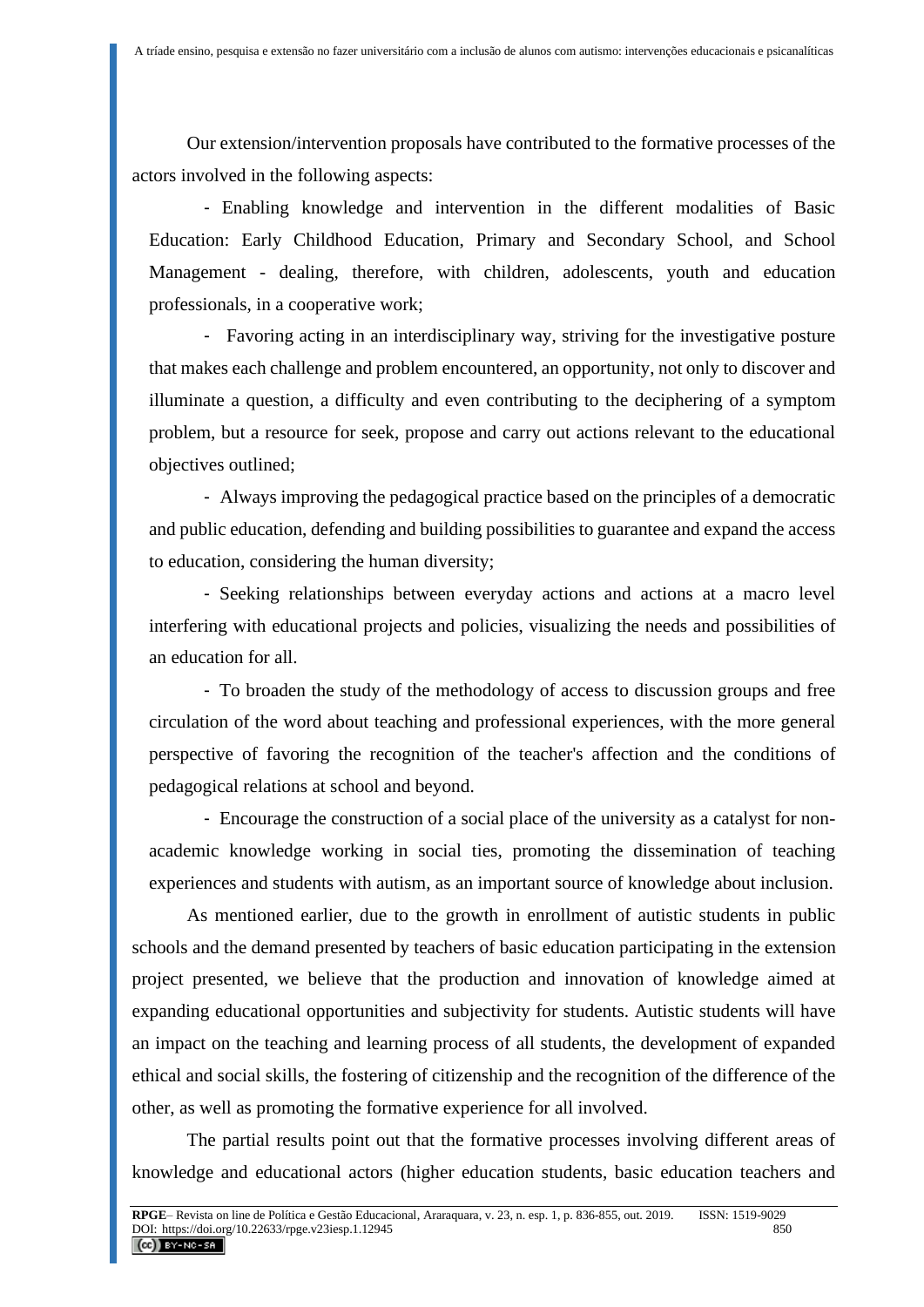higher education teachers) are relevant opportunities for the production of new knowledge and intervention strategies and pedagogical innovation.

We add that experience reports and the dissemination of the results of interventions resulting from these projects can contribute to the development of special education policy from the perspective of inclusive education (MEC, 2008), in order to produce and encourage innovative practices, as regards Specialized Educational Assistance held in the multifunctional resource rooms, in the permanent formation of teachers who already work with inclusion; as well as the adherence to pedagogical strategies and practices that allow the expansion of learning, participation and autonomy of students with and without disabilities in the context of the classroom and the school as a whole.

### **REFERENCES**

ALMEIDA, S. F. C. Formação continuada de professores: conhecimento e saber na análise clínica das práticas profissionais. **Estilos da Clínica**, v. 17, n. 1, p. 76-87, 2012.

BIALER, M. A inclusão escolar nas autobiografias de autistas. In: **Revista Quadrimestral da Associação Brasileira de Psicologia Escolar e Educacional,** SP. v. 19, n. 3, set./dez. 2015, p. 485-492.

BRASIL, Lei nº 13.146, de 06 de julho de 2015. **Institui a Lei Brasileira de Inclusão da Pessoa com Deficiência** (Estatuto da Pessoa com Deficiência). Disponível em: http://www.planalto.gov.br/ccivil\_03/\_Ato2015-2018/2015/Lei/L13146.htm. Acesso em: 25 maio 2018.

BRASIL. MEC. SEESP. **Política Nacional de Educação Especial na Perspectiva Inclusiva**. Brasília, 2008.

BOOTH, T.; AINSCOW, M. **Index para a inclusão - desenvolvendo a aprendizagem e a participação na escola.** Tradução de Mônica Pereira dos Santos. Rio de Janeiro: LaPEADE, 2002.

CAPELLINI, V. L. M. F. **A avaliação das possibilidades do trabalho colaborativo no processo de inclusão escolar do aluno com deficiência mental.** 2004. 299 f. Tese (Doutorado em Educação Especial). UFSCar, São Carlos, SP.

FOUCAULT, M. **Vigiar e punir**. Petrópolis: Vozes, 2009.

FREUD, S. Recomendações aos médicos que exercem a psicanálise. **Obras completas**, ESB, v. XII. Imago: Rio de Janeiro, 1912/2012.

KANNER, L. **AutisticDisturbancesofAffectiveContact**. NervousChild, n. 2, 1943.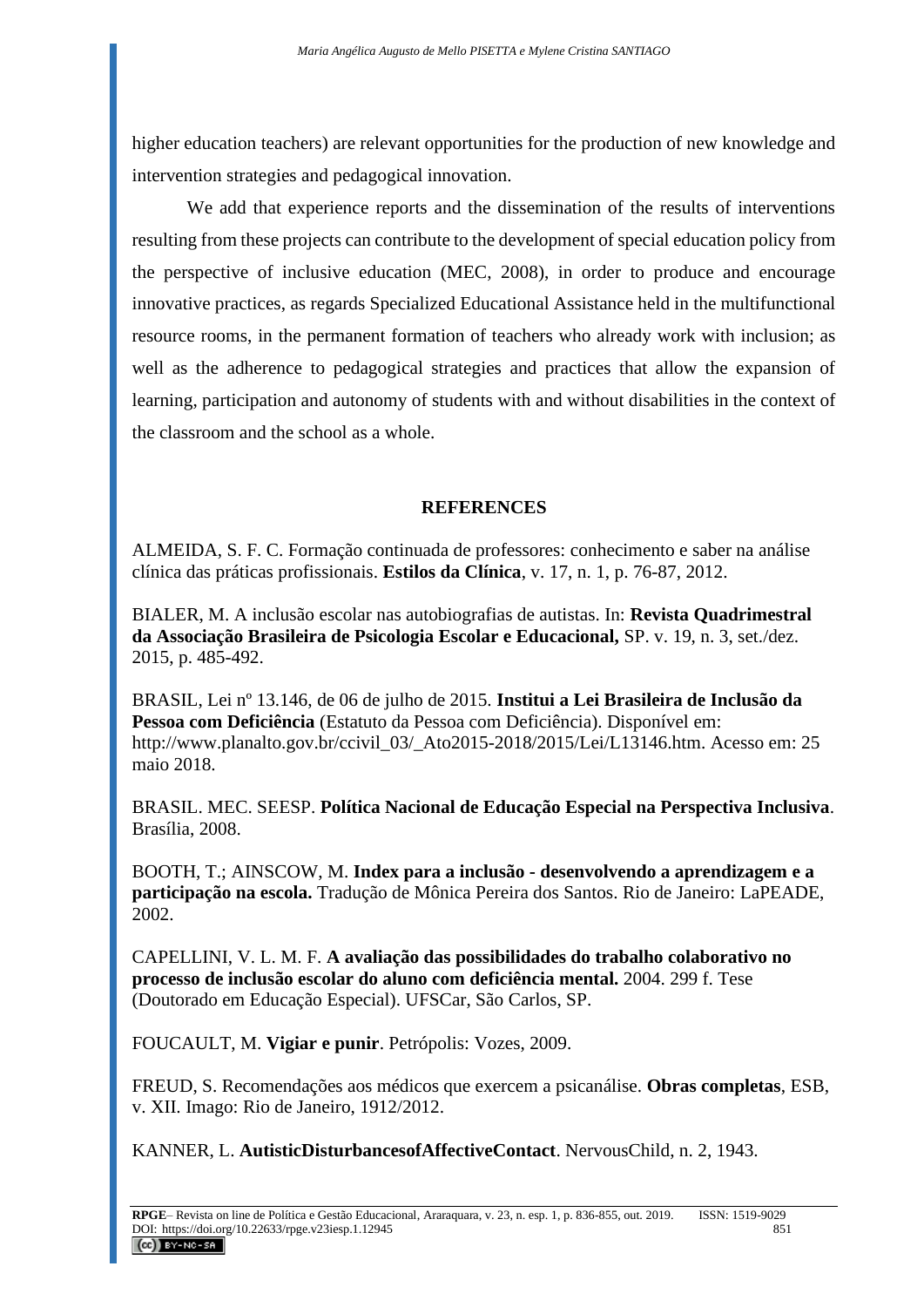IBIAPINA, I. M. L. M. Pesquisa colaborativa – Investigação, formação e produção de conhecimentos. **Série Pesquisa**, v. 17. Brasília, DF: Liber Livro, 2008.

LIEBERMAN, A. Collaborativeresearch:Workingwith, notworkingon. **EducationalLeadership,** v. 43, n. 5, p. 29-32, 1986. Disponível em: [http://ascd.com/ASCD/pdf/journals/ed\\_lead/el\\_198602\\_lieberman2.pdf.](http://ascd.com/ASCD/pdf/journals/ed_lead/el_198602_lieberman2.pdf) Acesso em: 25 maio 2018.

LACAN, J. **O seminário, livro 17:** o avesso da psicanálise, 1969-1970. Rio de Janeiro: Jorge Zahar, 1992.

LEFORT, R. **A distinção do autismo**. Belo Horizonte : Relicário edições, 2017.

MALEVAL, J. C. **O autista e sua voz**. São Paulo: Blucher, 2017.

MILLER, J. **Le neveu de Lacan.** Paris: Verdier, 2003**.**

MOITA, F. M.; ANDRADE, F. C. Ensino-pesquisa-extensão: um exercício de indissociabilidade na pós-graduação. **Revista Brasileira de Educação**, v. 14, n. 41, maio/ago. 2009.

NUNES, C.; MADUREIRA, I. (2015). Desenho Universal para a Aprendizagem: Construindo práticas pedagógicas inclusivas. In: **Da Investigação às Práticas**, v. 5, n. 2, p. 126 – 143.

PÊCHEUX, M. **Semântica e discurso: uma crítica à afirmação do óbvio**. Trad. Eni Puccinelli Orlandi et al. Campinas: Unicamp, 1988.

PÊCHEUX, M. **Semântica e Discurso:** uma crítica à afirmação do óbvio. Campinas: Editora da Unicamp, 2009.

PISETTA, M. A. A. M. Linguagem e cotidiano escolar: contribuições da Psicanálise. In L. Lehmann; G. Coutinho (Org.), **Psicologia e educação: interfaces** (p. 111-122) Niterói: Eduff, 2015.

PISETTA, M. A. A. M. Conversação com professores de educação infantil sobre suas experiências com alunos autistas incluídos em classes regulares. In **Anais do evento do XII Colóquio internacional do LEPSI**: A escola: consumida ou consumada?, São Paulo : 2017.

PISETTA, M. A. A. M.; CHARCZUK, S. A pesquisa em educação: aportes psicanalíticos. In **Contrapontos***.* v. 18, série 3, 2018.

REVISTA CORREIO, APPOA. **Dar palavra aos autistas**. Abril, maio de 2013.

ROSA, M. D.; DOMINGUES, E. O método na pesquisa psicanalítica de fenômenos sociais e políticos: a utilização da entrevista e da observação. In **Psicologia & Sociedade**; v. 22, n. 1, p. 180-188, 2010.

SANTIAGO, A. L. O CIEN na minha formação analítica. In Brisset, Santiago e Miller (Orgs) **Crianças falam! E tem o que dizer. Experiências do CIEN no Brasil**. Belo Horizonte: Scriptum, 2013.